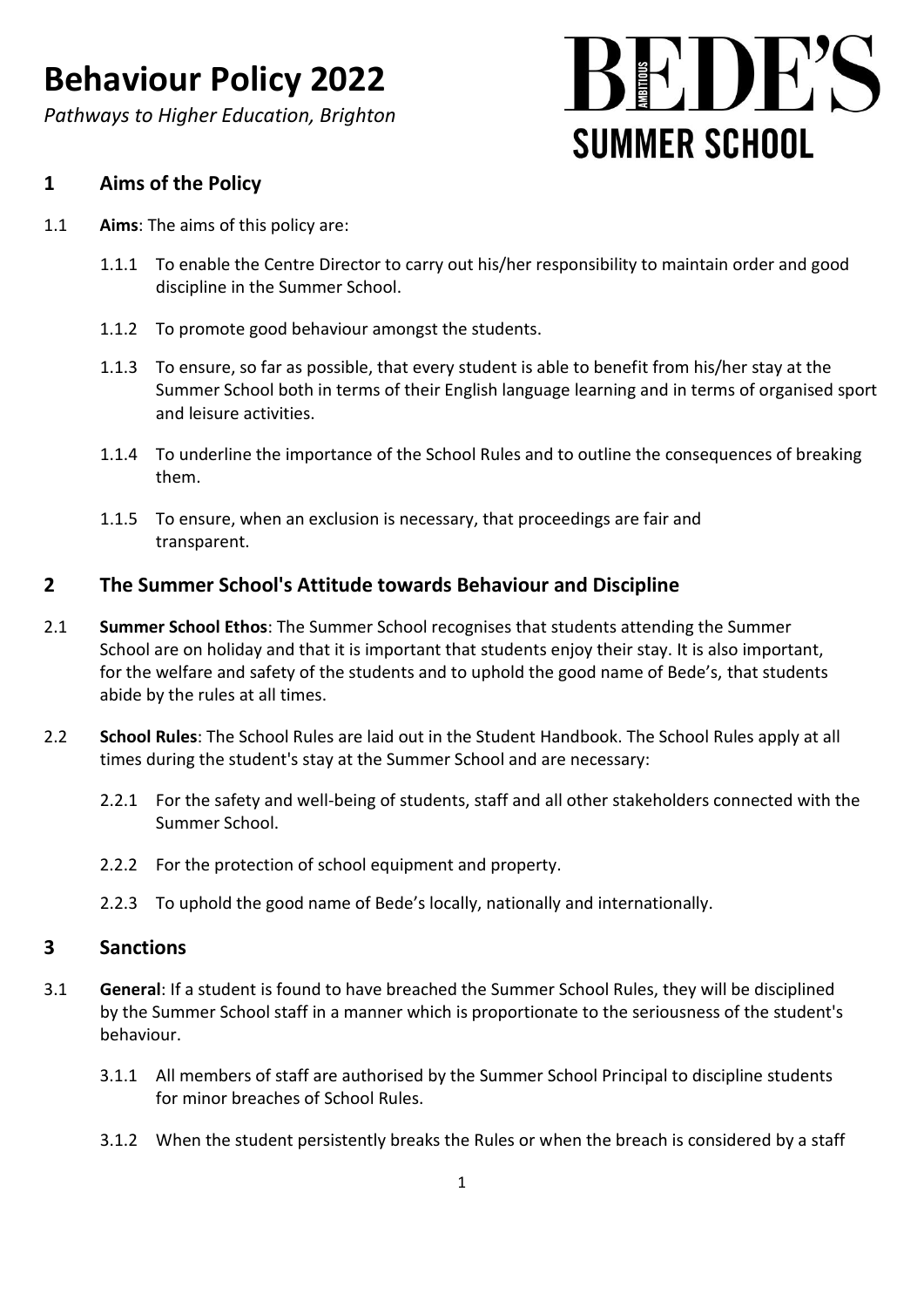*Pathways to Higher Education, Brighton*



member to be particularly serious, the matter will be referred to the Centre Director to deal with according to the procedure set out in this policy.

#### 3.2 **Breaches of School Rules**: Examples of sanctions for breaches of School Rules include:

- 3.2.1 When a student has been late for a class, activity or meeting: taking away the student's free time.
- 3.2.2 When a student has caused damage to School property: charging the student for repairs or restitution.
- 3.2.3 When a student fails to keep his/her bedroom tidy: requiring the student to tidy their bedroom during free time.
- 3.2.4 When a student is rude to staff or persistently breaks the Summer School Rules: informing the parents.
- 3.3 **Serious Breaches of School Rules**: A student can be excluded for a grave breach of Summer School discipline, for example, if they commit a criminal offence or some wilful act calculated to cause serious damage to the school, its community or any of its members. Examples of behaviour which may cause the student to be sent home include:
	- 3.3.1 Abusive behaviour including harassment, bullying, actual or threatened violence, damage to personal property and verbal or other abuse based on racial, sexual or religious differences.
	- 3.3.2 Students under 18yrs purchasing or drinking alcohol.
	- 3.3.3 Students over 18yrs getting drunk or drinking alcohol in a way considered to be dangerous or irresponsible by the Centre Director.
	- 3.3.4 Possessing, using or supplying drugs or any other illegal substances.
	- 3.3.5 Stealing or committing any other criminal offence under UK law.
	- 3.3.6 Returning to the campus after the agreed curfew time.
	- 3.3.7 Using false or another person's ID.

This is not an exhaustive list of examples and is included for illustrative purposes only.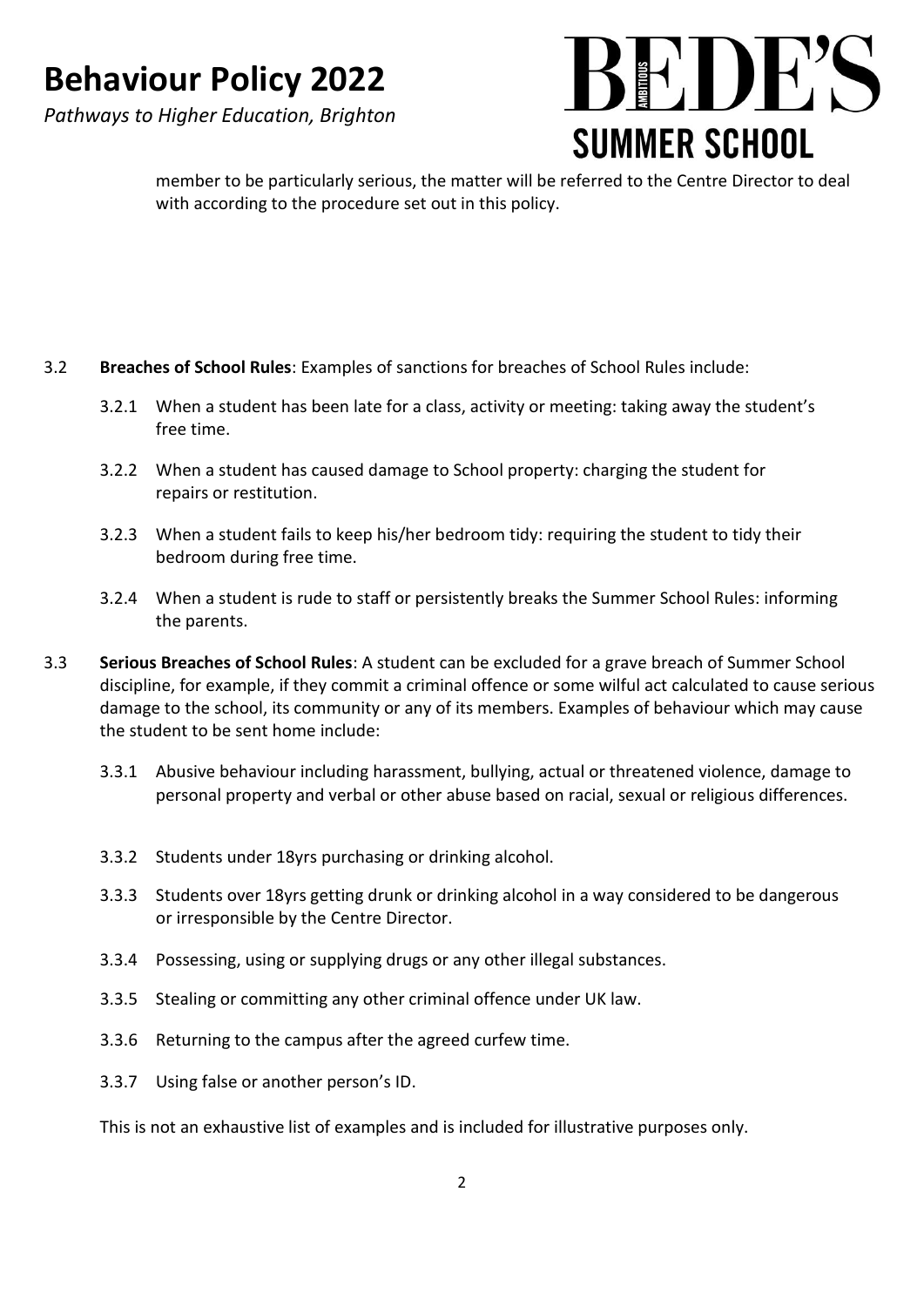*Pathways to Higher Education, Brighton*



- 3.4 **Single Serious Breach of School Rules**: Although the Summer School will always aim to deal with breaches of the School Rules whilst allowing the student to complete the course, the Summer School regards some offences as being so serious that a single incident could result in the student being excluded.
- 3.5 **Behaviour related to a Disability**: The Summer School will make reasonable adjustments for managing a breach of School Rules that is related to a student's disability. The Summer School will ensure that a disabled student is able to present their case fully, where their disability might otherwise hinder this.

#### **4 Informing the Parents**

4.1 **Informing Parents of Behavioural Issues:** When the Centre Director is concerned about a student's behaviour, when serious breaches of school rules occur and when conducting an investigation, he/she is permitted to speak to the student's parents and/or agent.

### **5 Investigation Procedure**

- 5.1 **Conduct of an Investigation**: A rumour or suspicion of a repeated or serious breach of Summer School Rules will be investigated and if appropriate, disciplinary action may be taken by the Summer School. Investigation of a complaint or rumour about a student's behaviour will be conducted by the Centre Director or nominated Manager.
	- 5.1.1 The Investigation Procedure is used to establish whether a breach of Summer School discipline has occurred. As such, it will not be used when the student has already admitted the breach or been caught while committing the breach.
- 5.2 **Involving the Student in an Investigation**: When a complaint is made concerning a student's behaviour, the Centre Director or nominated Manager will hold a meeting with the student to ensure that they have the opportunity to give their version of events. If the student feels that they are not able to adequately communicate in English, they may choose to be accompanied by a friend who can act as translator. The Parent/Guardian/Agent will be informed before the meeting takes place.
- 5.3 **Documentation of Procedure**: An incident report will be completed by the Centre Director or nominated Manager whenever an investigation is carried out into a student's conduct, a copy of which will be sent to Head Office for the attention of the Summer School Principal.
- 5.4 **Bag/Room Searches**: If a bag or room search is appropriate to the investigation procedure, such a search will be conducted in accordance with Bede's *Search and Confiscation Policy.*
- 5.5 **Body Searches**: If a body search is required, it will be conducted by the Police.
- 5.6 **Outcome of an Investigation**: In order to ensure that the same person is not responsible for both the investigation and making the final decision, The Summer School Principal or Assistant Principal will decide on the outcome of an Investigation.